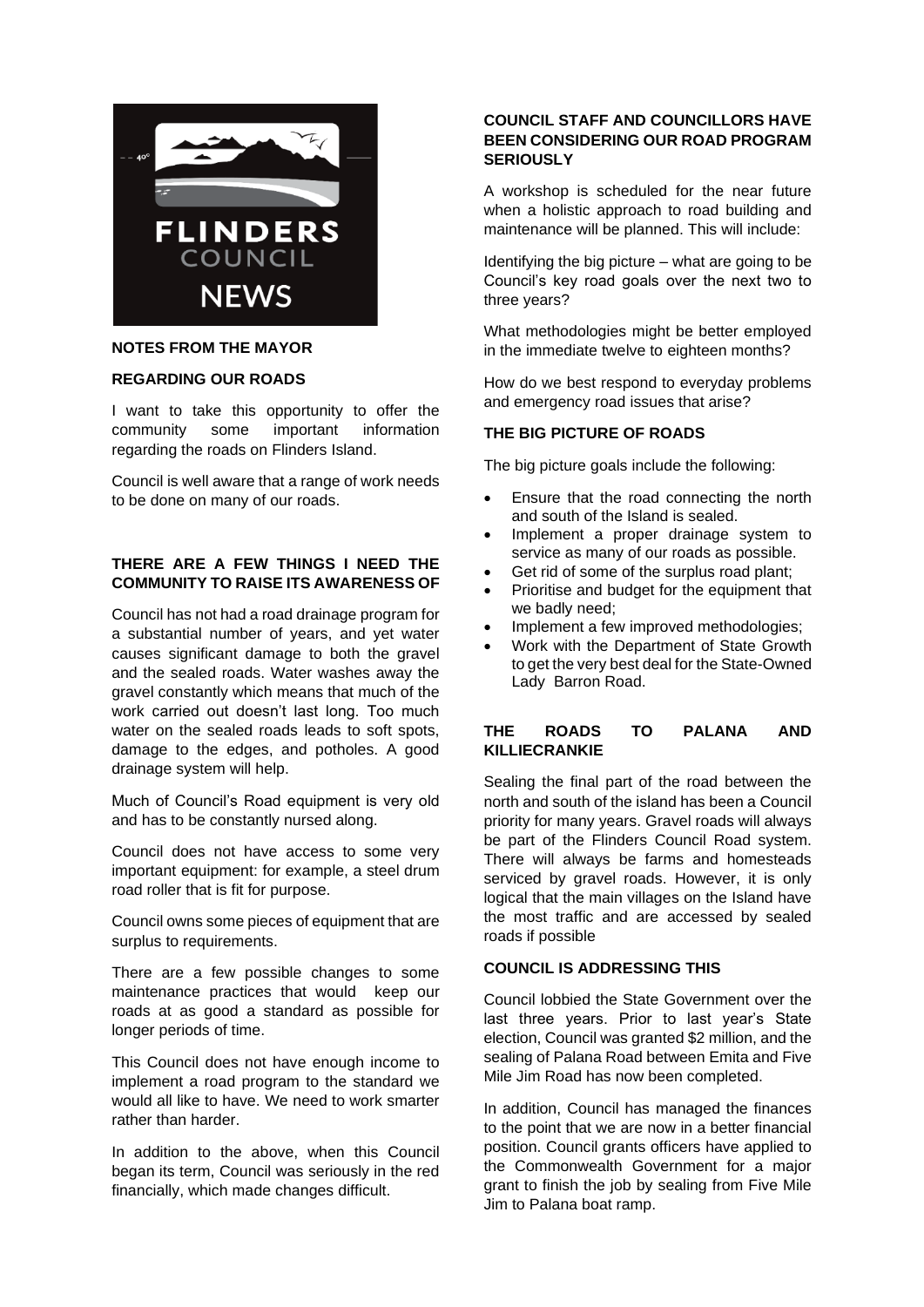The grant is one that covers only 80% of the required work, with scope to justify a higher funded percentage, which we have requested. Being in a better financial position, Council believes the gap can be managed.

## **NOW FOR DRAINAGE**

Council is now of the opinion that to continue to maintain the roads without properly addressing the drainage issue would be throwing good money after bad. From the end of the 21/22 financial year, Council is expecting \$600K from the Commonwealth. That money will be applied to maintaining a road drainage system on as many key roads as possible. Such a program is expected to take two years – but it will be well worth it, for it will mean that work done will last longer.

# **LADY BARRON ROAD**

The road from Whitemark to Lady Barron is actually a State road, meaning that the Department of State Growth is responsible for its upkeep. Our General Manager has been working with State Growth to ensure that we get improved value for money in the future. We are expecting that maintenance will begin on that road soon – possibly in stages but with completion as soon as possible.

# **INTRODUCING A BETTER RANGE OF METHODOLOGIES**

When gravel roads are re-sheeted, they certainly look and feel better for a while. However, various weather conditions and traffic numbers can damage the roads very quickly. Our Infrastructure Manager plans to make more use of a method referred to as Rip and Reform. This means that a section of road, instead of simply having new gravel spread and rolled, will be ripped up to a depth of approximately 300mm. Then the road material will be mixed with some new gravel, if needed, and will then be re-formed and heavily rolled. This means that 300mm thickness of road surface will be firmed, impacted, and able to provide an improved road surface.

# **A FEW ADDITIONAL PRACTICES WILL BE TRIALLED**

#### **These may include:**

- How road inspections are carried out;
- How ongoing issues like potholes are addressed;
- Questions as to whether staff rosters for addressing road maintenance are adequate; and so on;
- Requesting our police to, on a semi regular basis, carry out some random speed testing in particular spots.

# **I AM CONFIDENT THAT THIS DIFFERENT REGIME WILL PROVIDE IMPROVED ROAD CONDITIONS**

However, as I said above,

Our roads will never be perfect. We do not have the money!

In dry weather there will always be corrugations! They will be fixed as soon as possible.

Roads will be prioritised as to which will be graded when the rain arrives.

People must strive to "drive to the conditions!"

If you know of a road problem – Ring with a service request or report it online!

Don't use Facebook for negative remarks on roads. The only thing that will achieve is to get people wound up!

Work collaboratively with Council.

## **THANKS TO CHRIS WILSON, COUNCIL'S INFRASTRUCTURE MANAGER**

This article has been written collaboratively by Annie Revie and Chris Wilson, Council's Infrastructure Manager. Sincere thanks to Chris and his road crew for their work. First day of rain and they were up north grading.

# **THANK YOU FOR READING THIS – I ANTICIPATE IMPROVED COMMUNITY UNDERSTANDING**

All this is a lot to ask but it would help rather than hinder. If you wish further information – do not hesitate to ask.

**ANNIE REVIE MAYOR**

**EMAIL: annie.revie@flinders.tas.gov.au**

**TEL: 0477 557 338**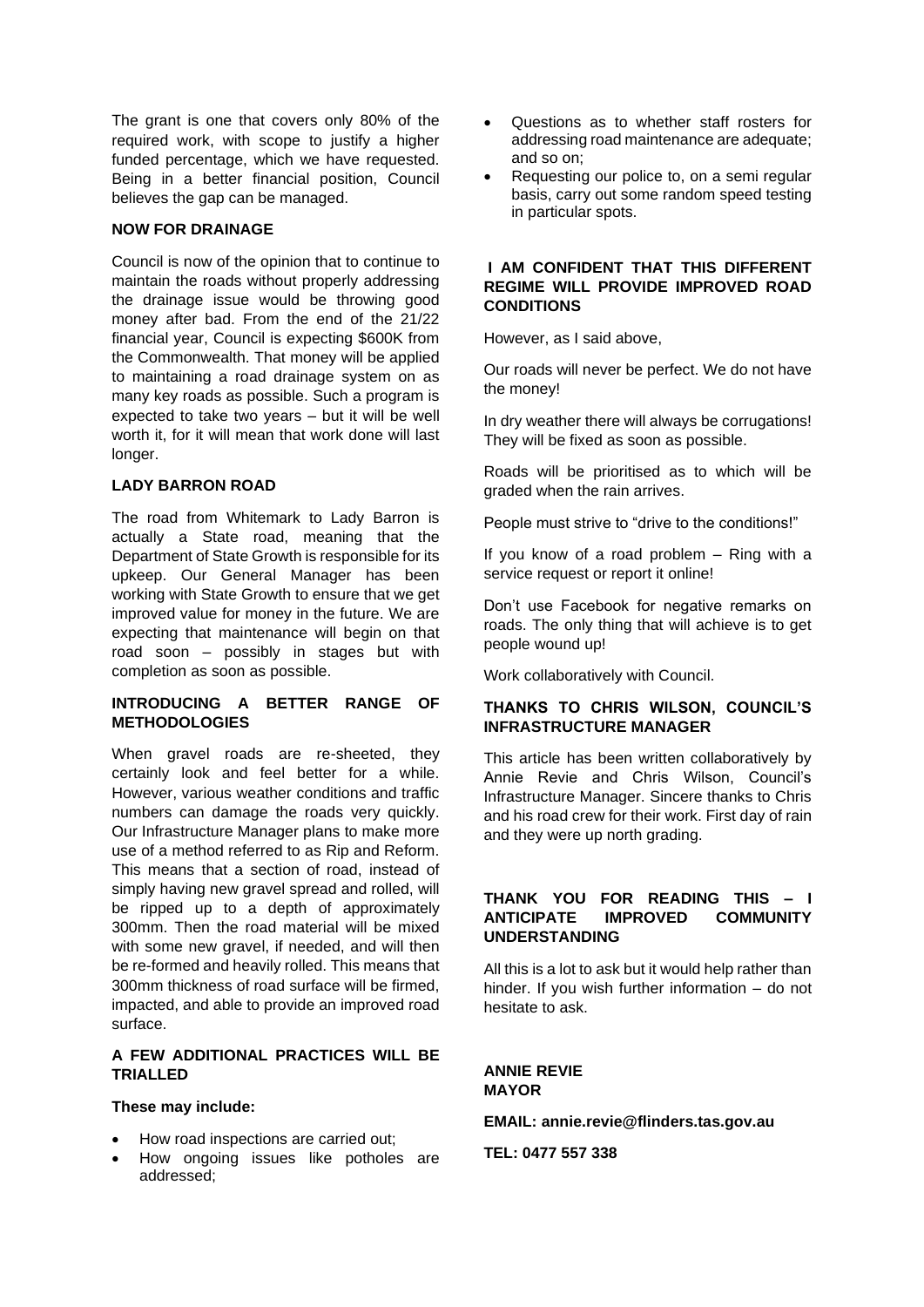#### **ISLANDER WAY UPDATE**

The last week or so has been particularly busy for the Project Team, with both of us back on the Island. It's been wonderful catching up after a longer period away than we had originally planned.

One of our first tasks was to make an extended presentation to Council on 29<sup>th</sup> March, which included some initial data gathered from the survey and postcards, as well as some key insights from all our conversations with the community so far.

Five major themes have emerged:

- 1. Managing visitor behaviour
- 2. Managing visitor expectations
- 3. Working with government and the private sector to help them understand what is appropriate tourism on the Island
- 4. Exploring ways to address food supply issues in high season
- 5. Clearly articulating a vision and the values for tourism.

Thank you to everyone who attended the Community Workshop last week – it was such a positive day, with so many conversations, ideas and post-it notes! We are aware that there have been several requests for the workshop to be repeated outside business hours, and we are currently working out a suitable date.

We will also be offering a forum specifically for the business community on Monday 11th April between 5pm – 7pm at the FAEC. This will be an interactive session, so be sure to bring your best ideas! Please RSVP to [FIBI.business.assist@gmail.com](mailto:FIBI.business.assist@gmail.com) for catering purposes.

In the next few weeks, we will be collating all the information from the various ways in which you have shared your thoughts with us and writing a summary report. Community engagement is the foundation of this project. We are aware that there are still many people we've not connected with yet. It is a very big task, and we would love some help.

Are you a member of a club/organisation/informal group? If so, is there an opportunity for the Project Team to come and talk to your group about The Islander Way?

Or perhaps you are a member of the community who would like to share your ideas about the future of tourism on the Island and haven't done so yet. Please do get in touch. We are here to listen to the whole range of views regarding tourism and related issues. We have also been thinking about different ways of meeting more of you – perhaps a BBQ or some other more informal kind of getting together.

While community conversations will continue, we are moving on to a new phase of the project at the end of April. This is a natural progression linking all your hopes for the Island (vision and values) to some practical, tangible outcomes – i.e. businesses and projects that reflect the right kind of tourism and address some of the Island's challenges and opportunities. Watch this space!

Contact details:

Dianne Dredge [contact@islanderway.co](mailto:contact@islanderway.co) 0410 604 921

Sarah Lebski [Sarah.Lebski@gmail.com](mailto:Sarah.Lebski@gmail.com) 0418 134 114



# **Whitemark Tip – Opening Hours**

- **Monday 1.30pm - 4.30pm**
- **Tuesday 7am -10am**
- **Friday 1.30pm - 4.30pm**
- **Wednesday 8.30am - 11.30am**
- **Thursday 7am -10am**
- **Saturday CLOSED**
- **Sunday 1.30pm - 4.30pm**

# **CLOSED PUBLIC HOLIDAYS \_\_\_\_\_\_\_\_\_\_\_\_\_\_\_\_\_\_\_\_\_\_\_\_\_\_\_\_\_\_\_**

#### **Casual Register**

Did you know that Council maintains a Casual Employment Register?

We are currently accepting Expressions of Interest for casual administration positions with flexible hours at Flinders Council. Those with computer literacy and administrative skills are encouraged to submit a resume and cover letter to [jade.boyes@flinders.tas.gov.au](mailto:jade.boyes@flinders.tas.gov.au)

Flinders Council is an equal opportunity employer.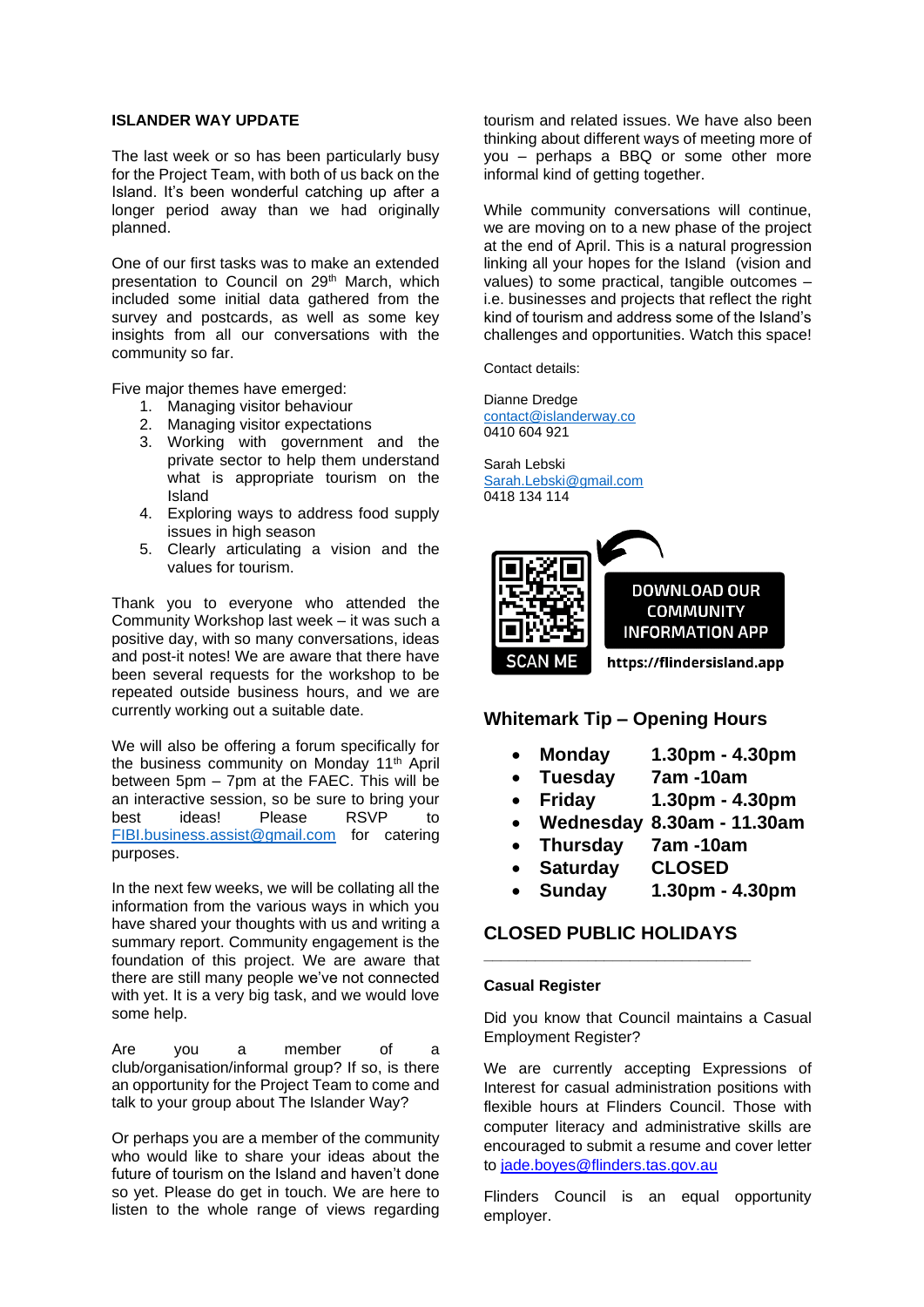## **PARKING ARRANGEMENTS AT THE AIRPORT**

The new pedestrian crossing is working well as is the pickup and drop 2 hour maximum parking time in the front rows.

Car park users are reminded NOT to park on the pedestrian crossing as this area must be kept clear at all times.   

Residents and visitors to the airport are reminded to observe all road rules and signage.

**Due to parking limitation within the Airport grounds, we request all owners of vehicles currently parked at the airport on a long-term basis to contact Airport Operations on 0429 813 929 to discuss ongoing storage arrangements.**

No unauthorised vehicle or persons are permitted past the RFDS hanger located opposite the Operations Office.

Chris Wilson **Manager Infrastructure and Airport**

# **SAVE THE DATE**

The Islander Portrait Prize has been rescheduled for the June long weekend.



**Artists are invited to submit a work of art to the inaugural Islander Portrait Prize. The subject matter should be a person who has a known connection to Flinders Island.**

Entries can be submitted in any medium (painting, drawing, digital photography, sculpture, etc.), but the maximum dimensions cannot exceed 1.5m x 1.5m.

The exhibition will be held at the Lady Barron Hall.

More details soon!

Join the Council ENews List



**Policy to be Adopted**

Council's Policy Manual is an important document of Council as it provides direction to Staff, Management and Councillors. Many of the policies are required by, or relate to, legislation and in most instances help manage Council's exposure to risk.

Council resolved at the 15 March 2022 Ordinary Council Meeting to adopt the **Dog Management Policy and Code of Responsible Dog Ownership**.

The policy and code will lie on the table for public comment until 20 April 2022. It is available to download from the Council Website [www.flinders.tas.gov.au/policies](http://www.flinders.tas.gov.au/policies) and hardcopies are available from the Council Office.

Should you wish to make comment on the policy, please do so by addressing relative correspondence to:

Warren Groves **General Manager**